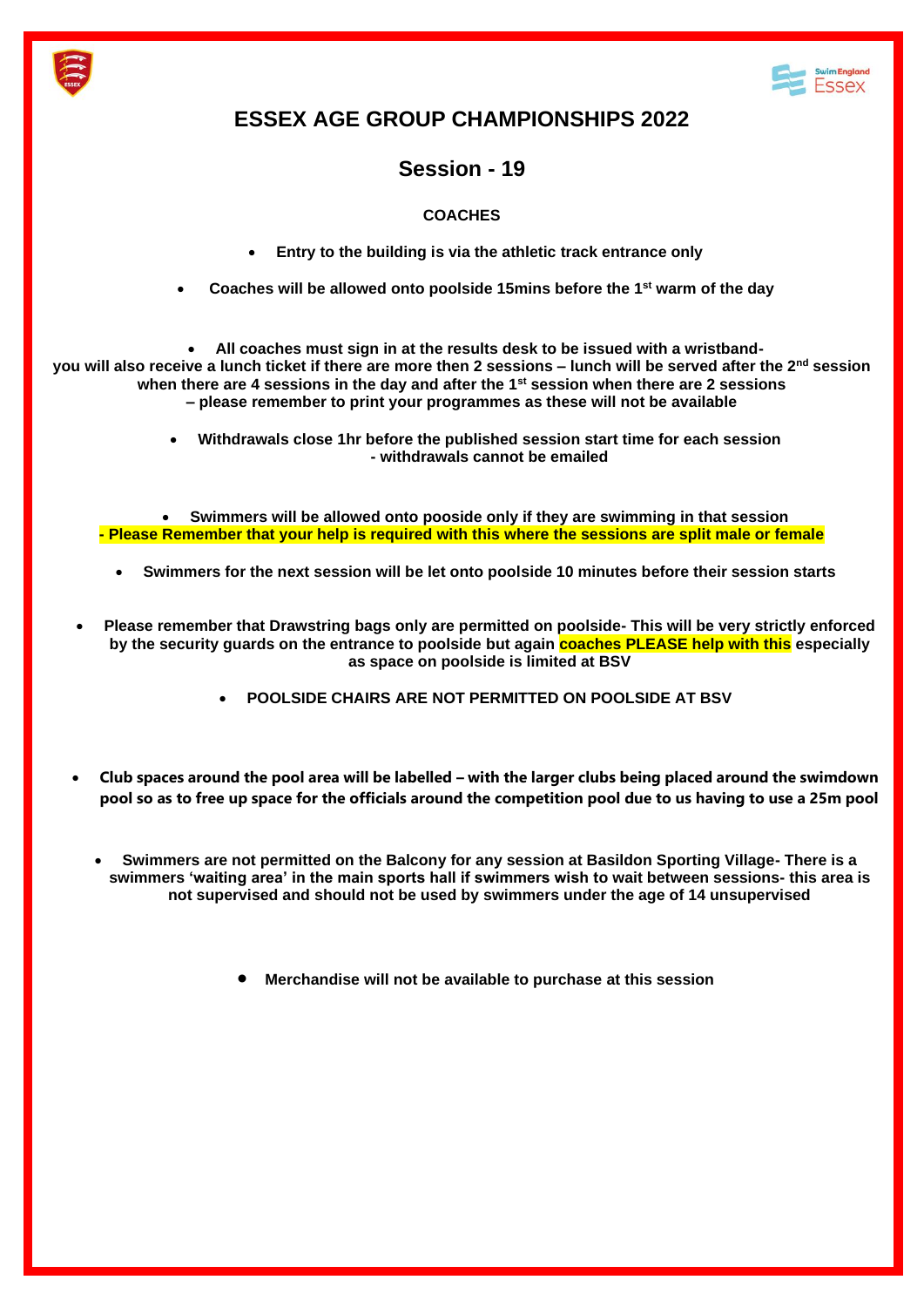



| <b>BASILDON SPORTING VILLAGE</b>     |                      |                          |                     |                      |                     |                                    |                        |                   |                          |
|--------------------------------------|----------------------|--------------------------|---------------------|----------------------|---------------------|------------------------------------|------------------------|-------------------|--------------------------|
| <b>27TH FEBRUARY 2022</b>            |                      |                          |                     |                      |                     |                                    |                        |                   |                          |
|                                      |                      |                          |                     |                      |                     |                                    |                        |                   |                          |
| <b>SESSION 19</b>                    | <b>COMP POOL</b>     | <b>LANE 1</b>            | <b>LANE 2</b>       | <b>LANES</b>         | LANE <sub>4</sub>   | LANE <sub>5</sub>                  | <b>LANE 6</b>          | <b>LANET</b>      | <b>LANE 8</b>            |
| <b>ALL GIRLS</b><br><b>WARM UP 1</b> | <b>2.00PM</b>        | <b>BARKING &amp; DAG</b> | <b>BPSC</b>         | <b>BPSC</b>          | <b>BO NEWILAM</b>   | <b>BO WALTHAM FOREST BRENTWOOD</b> |                        | <b>COLCHESTER</b> | <b>DUNNOW ATLANTIS</b>   |
| <b>WITHDRAWALS CLOSE</b>             | <b>1.40PM</b>        |                          |                     | <b>CANVEY ISLAND</b> | <b>BO SOUTHEND</b>  | <b>BRAINTREE</b>                   | <b>CHELMSFORD</b>      | <b>CLACTON</b>    | <b>EPPING FOREST</b>     |
| <b>SPRINTS</b>                       | 2.20PM-2.30PM        |                          |                     |                      |                     |                                    |                        |                   | <b>HALSTEAD</b>          |
|                                      |                      |                          |                     |                      |                     |                                    |                        |                   |                          |
|                                      | <b>SWIMDOWN POOL</b> |                          |                     |                      |                     |                                    |                        |                   |                          |
| <b>WARM UP 2 ALL GIRLS</b>           | <b>2.00PM</b>        | LANE <sub>1</sub>        | <b>LANE 2</b>       | <b>LANES</b>         | <b>LANE4</b>        | <b>LANE 5</b>                      | <b>LANE 6</b>          | <b>LANE7</b>      | LANE 8                   |
| <b>WITHDRAWALS CLOSE</b>             | <b>1.40PM</b>        | <b>HARLOW PENGUINS</b>   | <b>KILLERWHALES</b> | <b>MALDON SHARKS</b> | <b>ROMFORD TOWN</b> | <b>RUNNYMEDE</b>                   | <b>SOUTHEND</b>        | <b>THURROCK</b>   | <b>ALL PARA SWIMMERS</b> |
| <b>SPRINTS</b>                       | <b>2.20PM 2.30PM</b> |                          | <b>HARWICH DP</b>   | <b>NEW HALL</b>      |                     | <b>SAFFRON WALDEN</b>              | <b>WITHAM DOLPHINS</b> |                   | <b>ANY OTHER CLUBS</b>   |
|                                      |                      |                          | <b>HORNCHURCH</b>   | <b>ROCHFORD</b>      |                     | <b>ROMFORD</b>                     | <b>STANWAY</b>         |                   |                          |
| <b>SESSION STARTS</b>                | $2.40$ PM            |                          |                     |                      |                     |                                    |                        |                   |                          |
|                                      |                      |                          |                     |                      |                     |                                    |                        |                   |                          |

## **EVENT 337 Girl 15 Yrs/Over 100m Freestyle**

| 1.  | Helen THOMPSON               | 19     | Colchester          | S14 1:28.35 | 51.  | Poppy REED           | 16 | Bo Waltham F       | 1:06.82   |
|-----|------------------------------|--------|---------------------|-------------|------|----------------------|----|--------------------|-----------|
| 2.  | Hannah KARLSSON              | 15     | Colchester          | $1:12.14$   | 52.  | Aida MORTER          | 15 | Romford Town       | 1:06.73   |
| 3.  | Alegra BUBLYTE               | 15     | Hornchurch          | 1:11.82     | 53.  | Z JARAMILLO OBCOWSKA | 15 | Epping For't       | 1:06.65   |
| 4.  | Hope POWELL                  | 15     | Killerwhales        | 1:11.74     | 54.  | Ella KILBY           | 15 | Romford Town       | 1:06.54   |
| 5.  | Arrianne LEA                 | 15     | Bo Southend         | 1:11.64     | 55.  | Siobhan FOLEY-WRIGHT | 20 | Basildon Ph        | 1:06.53   |
| 6.  | Milly ELLIOTT-YOUNG          | 17     | Brentwood           | 1:11.48     | 56.  | Emma PAGE            | 17 | Rochford           | 1:06.50   |
| 7.  | <b>Holly PARKS</b>           | 16     | Runnymede           | 1:11.17     | 57.  | Aislin FOLEY-WRIGHT  | 15 | Basildon Ph        | 1:06.47   |
| 8.  | Ella STEVENSON               | 16     | Killerwhales        | 1:11.04     | 58.  | Lily THREADGOLD      | 17 | <b>Braintree</b>   | $1:06.44$ |
| 9.  | Sophie PARKINS               | 16     | Southend            | $1:11.00$   | 59.  | Maisie MUFFETT       | 17 | Epping For't       | 1:06.42   |
| 10. | Louise WEBSTER               | 15     | Thurrock            | 1:10.78     | 60.  | Julia SWANEPOEL      | 17 | Epping For't       | $1:06.40$ |
| 11. | Maisie WILLIAMS              | 15     | Canvey Isl          | 1:10.64     | 61.  | Eleni CAIRA          | 15 | Killerwhales       | 1:06.30   |
| 12. | <b>Holly CRAMER</b>          | 16     | Rochford            | 1:10.28     | 62.  | Dina BENIDIR         | 17 | Bo Newham          | 1:06.27   |
| 13. | <b>Tilly BUNN</b>            | 15     | Romford Town        | 1:10.17     | 63.  | Elise DELAPPERALL    | 16 | Thurrock           | $1:06.20$ |
|     | Desislava ANGELOVA           | 15     | Bo Waltham F        | $1:10.12$   | 64.  | Isabel COLLINS       | 16 | Bo Southend        | $1:06.10$ |
| 14. |                              |        |                     |             |      |                      |    |                    |           |
| 15. | Ella LINNEY                  | 15     | Halstead            | 1:09.97     | 65.  | Evie JAMIESON        | 16 | Harlow Pen         | 1:06.04   |
| 16. | Megan MCLAWRENCE             | 17     | BorRedbridge        | 1:09.94     | 66.  | <b>Misty EREN</b>    | 16 | Harlow Pen         | $1:06.00$ |
| 17. | Zoe LLOYD ROSSI              | 15     | DunmowAtlant        | 1:09.85     | 67.  | Priya DHILLON        | 16 | Thurrock           | 1:05.98   |
| 18. | Cemre SAHIN                  | 15     | BorRedbridge        | 1:09.82     | 68.  | Ciara MCAULEY        | 17 | Saffron Wald       | 1:05.94   |
| 19. | Evelina KHAN                 | 15     | Bo Newham           | 1:09.73     | 69.  | Hannah FLEMING       | 17 | Basildon Ph        | 1:05.93   |
| 20. | Tahlia HAYLOCK               | 15     | Halstead            | 1:09.64     | 70.  | Sophie O'RORKE       | 15 | Chelmsford         | 1:05.77   |
| 21. | Eliza WESTCOTT               | 16     | <b>DunmowAtlant</b> | 1:09.50     | 71.  | Edie NEWELL          | 15 | Brentwood          | 1:05.68   |
| 22. | Oluwatamilore BANKOLE        | 15     | Thurrock            | 1:09.37     | 72.  | Daisy HANBURY-TRACY  | 19 | Saffron Wald       | 1:05.50   |
| 23. | Molly RICHARDSON             | 16     | Harwich DP          | 1:08.99     | 73.  | Molly REDGRAVE       | 18 | Colchester         | $1:05.40$ |
| 24. | Jasmine SHAW                 | 15     | Witham Dolph        | 1:08.90     | 74.  | Ella PEMBERTON       | 17 | Bo Waltham F       | 1:05.30   |
| 25. | Alexandra GILES              | 15     | Romford Town        | 1:08.83     | 75.  | Robyn QUINCE         | 18 | Runnymede          | $1:05.20$ |
| 26. | Niamh MULQUEEN               | 15     | Brentwood           | 1:08.61     | 76.  | Jaida LUDLOW         | 17 | Basildon Ph        | 1:05.12   |
| 27. | Kitty-May MURRAY             | 17     | Bo Newham           | 1:08.51     | 77.  | Rachel SALE          | 15 | Stanway            | 1:04.88   |
| 28. | Chloe KEEGAN                 | 15     | Killerwhales        | 1:08.37     | 78.  | Hannah ZYSS          | 17 | Basildon Ph        | 1:04.80   |
| 29. | Olivia CLARKE                | 16     | Chelmsford          | 1:08.29     | 79.  | Isabelle MCPHERSON   | 18 | Witham Dolph       | 1:04.70   |
| 30. | Shalom MBABAZI               | 16     | Bo Newham           | 1:08.28     | 80.  | Daisy PATTERSON      | 16 | Thurrock           | 1:04.67   |
| 31. | <b>B MACMILLAN GRIFFITHS</b> | 15     | Bo Waltham F        | 1:08.25     | 81.  | Lexie O'CONNOR       | 15 | <b>Basildon Ph</b> | 1:04.56   |
| 32. | Jasmine BALE                 | 16     | Halstead            | 1:08.06     | 82.  | Sophia MOULE         | 15 | Romford Town       | 1:04.30   |
| 33. | Amelia MURPHY                | 15     | Chelmsford          | 1:07.93     | 83.  | Rosie O'BOYLE        | 17 | Epping For't       | 1:04.24   |
| 34. | Sophie BALL                  | 15     | <b>Braintree</b>    | 1:07.86     | 84.  | Hollie HAWKINS       | 15 | Basildon Ph        | 1:04.18   |
| 35. | Aimee DUDMAN                 | 15     | Killerwhales        | 1:07.70     | 85.  | Danielle RULTON      | 24 | Halstead           | 1:04.13   |
| 36. | Marcie ALEY                  | 16     | <b>Braintree</b>    | 1:07.70     | 86.  | Francesca KEY        | 17 | Thurrock           | $1:03.70$ |
| 37. | Sophia HALL                  | 15     | Killerwhales        | 1:07.69     | 87.  | Evangeline PIERCE    | 15 | Basildon Ph        | 1:03.30   |
| 38. | Innes DUNLOP                 | 18     | Saffron Wald        | 1:07.67     | 88.  | Eloise CONWAY        | 22 | Halstead           | 1:03.24   |
| 39. | Grace LAMPRELL               | 17     | <b>Harlow Pen</b>   | 1:07.57     | 89.  | Radost MILKOVA       | 19 | Thurrock           | $1:03.00$ |
| 40. | Emily GRIMWOOD               | 16     | Clacton SC          | 1:07.42     | 90.  | Lexie GOODMAN        | 15 | Basildon Ph        | 1:02.88   |
| 41. | Sophie JENKINSON             | $17\,$ | Basildon Ph         | $1:07.40$   | 91.  | Ciara WOOKEY         | 18 | Colchester         | 1:02.82   |
|     |                              |        |                     |             |      |                      |    |                    |           |
| 42. | Millie DENYER                | 16     | Saffron Wald        | 1:07.32     | 92.  | Ella REMYN           | 18 | Bo Waltham F       | 1:02.72   |
| 43. | Georgia BLECK                | 17     | Colchester          | 1:07.25     | 93.  | Olivia FLETCHER      | 19 | Basildon Ph        | 1:02.66   |
| 44. | Chloe STAINES                | 16     | Chelmsford          | 1:07.19     | 94.  | Stephanie PAGAN      | 17 | Bo Waltham F       | 1:02.65   |
| 45. | Kathryn EDWARDS              | 15     | <b>Braintree</b>    | 1:07.16     | 95.  | Niamh WAINWRIGHT     | 19 | Chelmsford         | 1:02.51   |
| 46. | Sadie ROWE                   | 15     | Colchester          | 1:07.04     | 96.  | Ella LAUDER          | 17 | Southend           | $1:02.20$ |
| 47. | Cailin WALKER                | 19     | Harlow Pen          | 1:06.97     | 97.  | Sophie TAYLOR        | 19 | DunmowAtlant       | 1:02.06   |
| 48. | <b>Tierney ROONEY</b>        | 16     | Romford Town        | 1:06.89     | 98.  | Charlotte GILL       | 17 | Basildon Ph        | $1:02.00$ |
| 49. | Francesca VANN               | 18     | Harlow Pen          | 1:06.85     | 99.  | Keziah CORNISH       | 16 | Colchester         | $1:02.00$ |
| 50. | <b>Isobel SANDERS</b>        | 16     | Romford Town        | 1:06.83     | 100. | Eva MURRAY           | 16 | Bo Waltham F       | 1:01.81   |
|     |                              |        |                     |             |      |                      |    |                    |           |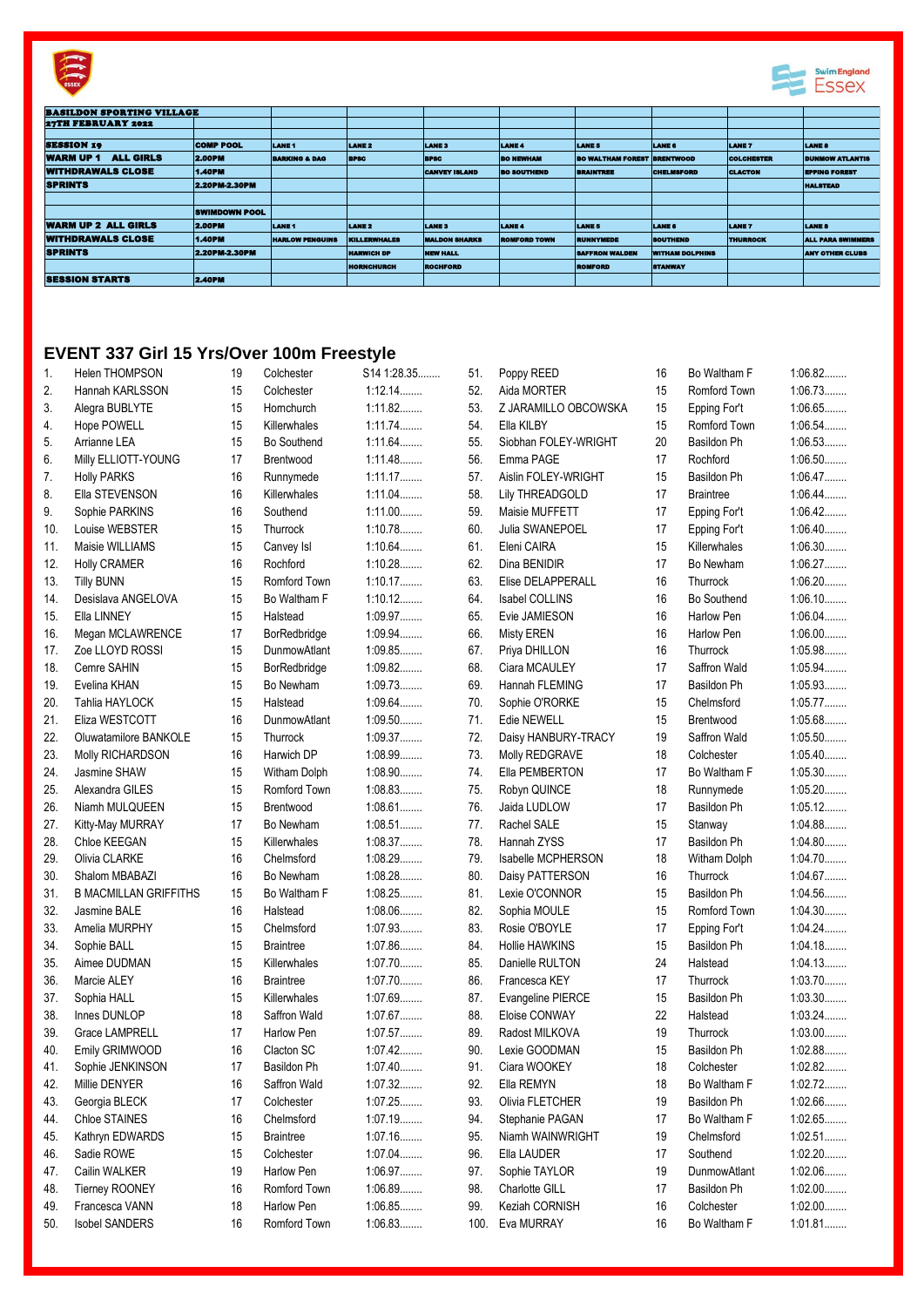

| 101. | Olivia COOPER                           | 16 | Basildon Ph         | 1:01.79    |      | 113. Erin WILKINSON     | 17 | <b>Basild</b> |
|------|-----------------------------------------|----|---------------------|------------|------|-------------------------|----|---------------|
| 102. | Zoe CLEGG                               | 19 | Colchester          | 1:01.76    | 114. | Mia LOWE                | 15 | <b>Basild</b> |
| 103. | Anna-Lucia FENNER                       | 16 | Basildon Ph         | 1:01.71    | 115. | Isabelle JOPSON         | 19 | Romfo         |
| 104. | Olivia CHURCH                           | 16 | Thurrock            | 1:01.70    | 116. | Gracie COMITTI          | 15 | <b>Basild</b> |
| 105. | Junayna AHMED                           | 19 | Romford Town        | 1:01.48    | 117. | Alexa MANN              | 16 | Chelm         |
| 106. | Lisa LEINEMANN                          | 15 | Chelmsford          | 1:01.47    |      | 118. Holly LAMB         | 17 | <b>Basild</b> |
| 107. | <b>Bryony EDGINGS</b>                   | 17 | Thurrock            | 1:01.40    | 119. | Erika PASAKINSKAITE     | 16 | Bark 8        |
| 108. | Greta GODDARD                           | 16 | Colchester          | 1:01.27    | 120. | <b>Tia GARDINER</b>     | 20 | <b>Basild</b> |
| 109. | Phoebe WHITE                            | 17 | Harlow Pen          | 1:01.10    | 121. | <b>Grace WALLER</b>     | 18 | <b>Basild</b> |
| 110. | Teegan RAYNER                           | 17 | Witham Dolph        | 1:01.06    | 122. | Skye CARTER             | 15 | <b>Basild</b> |
| 111. | Rebecca JOHNSON                         | 17 | <b>DunmowAtlant</b> | 1:00.78    | 123. | Rebecca WATT            | 20 | Dunm          |
| 112. | Charley JOYCE                           | 17 | Epping For't        | 1:00.71    | 124. | May BRADBURN            | 18 | <b>Basild</b> |
|      | EVENT 338 Girl 10/14 Yrs 100m Freestyle |    |                     |            |      |                         |    |               |
| 1.   | Amira KHELFA                            | 11 | Basildon Ph         | 1:24.96    | 52.  | Atronnah SEBYALA        | 13 | Bark 8        |
| 2.   | Amelia ARNOLD                           | 11 | Halstead            | 1:24.82    | 53.  | Sofia COSTELLA          | 13 | Runny         |
| 3.   | Maisy JEFFERY                           | 11 | Killerwhales        | 1:24.69    | 54.  | Chloe JENNINGS          | 14 | Halste        |
| 4.   | Lilyana VERLANDER                       | 11 | Thurrock            | 1:24.67    | 55.  | Jeyda FAIK              | 13 | Epping        |
| 5.   | <b>Isabelle BAZELY</b>                  | 10 | Chelmsford          | 1:24.46    | 56.  | Emily FITZGERALD        | 13 | Harlov        |
| 6.   | Darcy FORD                              | 11 | Hornchurch          | 1:24.21    | 57.  | Alanna HENRY            | 11 | Killerw       |
| 7.   | Chloe LANCASTER                         | 11 | Colchester          | $1:23.00$  | 58.  | Sophie LONG             | 12 | Romfo         |
| 8.   | Lucy DAY                                | 11 | Harlow Pen          | 1:22.59    | 59.  | Lola WONFOR             | 13 | New H         |
| 9.   | Jeslene SANDHU                          | 11 | Epping For't        | 1:21.75    | 60.  | Isabelle TYE            | 14 | Harwio        |
| 10.  | Ava SIMS                                | 11 | Chelmsford          | 1:21.49    | 61.  | Abigail ROGERS          | 13 | Romfo         |
| 11.  | Tia JOHNSON                             | 11 | Canvey Isl          | 1:21.44    | 62.  | I STRATTON-THOMSETT     | 13 | Colche        |
| 12.  | Olivia PAGE                             | 12 | Rochford            | 1:21.03    | 63.  | Niamh STEVENSON         | 14 | Killerw       |
| 13.  | Lily-Marie HOOD                         | 11 | Woodham F SC        | $1:21.00$  | 64.  | Aditi GANTHI            | 14 | Epping        |
| 14.  | Lea HORAKOVA                            | 12 | Epping For't        | 1:20.98    | 65.  | Freya GORDON            | 14 | Harlov        |
| 15.  | Genna LEE                               | 11 | Harlow Pen          | 1:20.93    | 66.  | Camilla CASSINDA        | 13 | Bark 8        |
| 16.  | Nabiela VAN DER SCHYFF                  | 12 | Colchester          | 1:20.92    | 67.  | <b>Eloise WALKER</b>    | 14 | Chelm         |
| 17.  | Olivia FAVER                            | 12 | Chelmsford          | 1:20.85    | 68.  | Keira TARPLETT          | 13 | Chelm         |
| 18.  | Phoebe KENT                             | 12 | Harlow Pen          | 1:20.72    | 69.  | Daisy TURP-DAWS         | 13 | Halste        |
| 19.  | Rebecca CORDWELL                        | 12 | Bo Waltham F        | $1:20.21$  | 70.  | C MARSHALL-CHILDS       | 14 | Bark 8        |
| 20.  | Matilda PIERCE                          | 12 | Basildon Ph         | 1:19.93    | 71.  | <b>Beatriz ALDEN</b>    | 13 | Epping        |
| 21.  | Ava ALLISON                             | 12 | Bo Waltham F        | 1:19.63    | 72.  | <b>Lily HAYWARD</b>     | 14 | Epping        |
| 22.  | Layla JENNINGS                          | 11 | Halstead            | 1:19.32    | 73.  | Chloe GALILEE           | 14 | Clacto        |
| 23.  | Nathalie BAILEY                         | 12 | New Hall            | 1:18.93    | 74.  | <b>Briana AVRAMESCU</b> | 13 | Thurro        |
| 24.  | Holly SHEPHERD                          | 12 | Canvey Isl          | 1:18.68    | 75.  | Michelle SHADIPE        | 13 | New H         |
| 25.  | Lydia NEWELL                            | 12 | Brentwood           | 1:18.66    | 76.  | Lucy CLARKE             | 12 | Chelm         |
| 26.  | Lily Mae WARE                           | 12 | Basildon Ph         | 1:18.03    | 77.  | <b>Esme STRINGER</b>    | 14 | Romfo         |
| 27.  | <b>Felicity OAKES</b>                   | 12 | Harlow Pen          | 1:17.94    | 78.  | Summer SMITH            | 11 | Romfo         |
| 28.  | Indie PETTITT                           | 12 | Harlow Pen          | 1:17.93    | 79.  | Charlotte LOW           | 13 | Chelm         |
| 29.  | Eiliyah KHAN                            | 11 | Bo Newham           | 1:17.91    | 80.  | Roxanne COKER           | 14 | Thurro        |
| 30.  | Emily SCOTT                             | 11 | Killerwhales        | 1:17.87    | 81.  | Ruth EGUAKHIDE          | 13 | Romfo         |
| 31.  | Ava BOUCAUD                             | 12 | Thurrock            | 1:17.44    | 82.  | Francesca HOWELL        | 14 | Chelm         |
| 32.  | Ayla ZOLFAGHARI                         | 11 | Epping For't        | 1:17.42    | 83.  | Eliza SWANEPOEL         | 14 | Epping        |
| 33.  | India HARROD-HILL                       | 12 | Epping For't        | 1:17.36    | 84.  | Amelia WETHERELL        | 13 | Harlov        |
| 34.  | Komelia JAGODZINSKA                     | 12 | Runnymede           | 1:17.35    | 85.  | Meghan HOWARTH OWEN     | 13 | Chelm         |
| 35.  | Connie RATLEY                           | 14 | <b>Maldon Shark</b> | S9 1:17.27 | 86.  | Annabelle TULETT        | 14 | Bo Wa         |
| 36.  | Elizabeth COMBER                        | 12 | Runnymede           | 1:17.25    | 87.  | Scarlett MERCER         | 13 | Harlov        |
| 37.  | Zoe WATSON                              | 12 | Canvey Isl          | 1:16.40    | 88.  | <b>Beatrice SMITH</b>   | 13 | Stanw         |
| 38.  | Nicole ANGELOVA                         | 13 | Bo Newham           | 1:16.03    | 89.  | Tumininu MAKINDE        | 12 | Romfo         |
| 39.  | Dhiya VENKATESWARAN                     | 13 | Epping For't        | 1:15.24    | 90.  | Ruby PHILPOTT           | 14 | Chelm         |
| 40.  | Migle DABKEVICIUTE                      | 13 | Bo Newham           | 1:15.18    | 91.  | Jodie THOMPSON          | 14 | Dunmo         |
| 41.  | Isla WIDDOWSON                          | 13 | Colchester          | $1:15.00$  | 92.  | Gabriella TROMAN        | 13 | Colche        |
| 42.  | Katie BIDGOOD                           | 13 | Chelmsford          | 1:14.94    | 93.  | Amelia FENNER           | 12 | <b>Basild</b> |
| 43.  | Chloe SANDERS                           | 13 | Romford Town        | 1:14.91    | 94.  | Alicia MORTON           | 13 | <b>Basild</b> |
| 44.  | Elise PARAIWA                           | 13 | Thurrock            | 1:14.85    | 95.  | Elena STENT             | 14 | <b>Basild</b> |
| 45.  | Ruby STEPHEN                            | 13 | Brentwood           | 1:14.84    | 96.  | Abrielle VELASQUEZ      | 14 | Haveri        |
| 46.  | Lois SMITH                              | 12 | Basildon Ph         | 1:14.79    | 97.  | Luisa CAREY             | 14 | Dunmo         |
| 47.  | Daisy BEENHAM                           | 13 | Romford Town        | 1:14.58    | 98.  | Maria STANCIU           | 14 | Chelm         |
| 48.  | Matilda MCINTYRE                        | 13 | Saffron Wald        | 1:14.55    | 99.  | Rose DENYER             | 14 | Saffror       |
| 49.  | Karolina WOJEWODKA                      | 13 | Killerwhales        | 1:14.54    | 100. | Jasmine CARTER          | 13 | <b>Basild</b> |
| 50.  | Eloise MINTO                            | 11 | Basildon Ph         | 1:14.44    | 101. | Alana FINN              | 14 | <b>Basild</b> |
| 51.  | E BARTH-WEHRENALP                       | 12 | Brentwood           | 1:14.41    | 102. | Thalia DEPEZA-GREEN     | 14 | Bo Wa         |



|              |                                   |          |                                    | ESSe                   |
|--------------|-----------------------------------|----------|------------------------------------|------------------------|
| 113.         | Erin WILKINSON                    | 17       | Basildon Ph                        | 1:00.59                |
| 114.         | Mia LOWE                          | 15       | Basildon Ph                        | 1:00.57                |
| 115.         | <b>Isabelle JOPSON</b>            | 19       | Romford Town                       | $1:00.51$              |
| 116.         | Gracie COMITTI                    | 15       | <b>Basildon Ph</b>                 | 1:00.45                |
| 117.         | Alexa MANN                        | 16       | Chelmsford                         | 59.85                  |
| 118.         | <b>Holly LAMB</b>                 | 17       | Basildon Ph                        | 59.80                  |
| 119.         | Erika PASAKINSKAITE               | 16       | Bark & Dagen                       | 59.60                  |
| 120.         | <b>Tia GARDINER</b>               | 20       | Basildon Ph                        | 59.04                  |
| 121.         | <b>Grace WALLER</b>               | 18<br>15 | Basildon Ph                        | 58.31<br>57.98         |
| 122.         | Skye CARTER                       | 20       | Basildon Ph<br><b>DunmowAtlant</b> | 56.80                  |
| 123.<br>124. | Rebecca WATT<br>May BRADBURN      | 18       | Basildon Ph                        | 56.40                  |
|              |                                   |          |                                    |                        |
| 52.          | Atronnah SEBYALA                  | 13       | Bark & Dagen                       | 1:14.06                |
| 53.          | Sofia COSTELLA                    | 13       | Runnymede                          | 1:13.98                |
| 54.          | Chloe JENNINGS                    | 14       | Halstead                           | 1:13.97                |
| 55.          | Jeyda FAIK                        | 13       | Epping For't                       | 1:13.75                |
| 56.          | Emily FITZGERALD                  | 13       | Harlow Pen                         | 1:13.75                |
| 57.          | Alanna HENRY                      | 11       | Killerwhales                       | 1:13.70                |
| 58.          | Sophie LONG                       | 12       | Romford Town                       | 1:13.55                |
| 59.          | Lola WONFOR                       | 13       | New Hall                           | 1:13.19                |
| 60.          | <b>Isabelle TYE</b>               | 14       | Harwich DP                         | 1:12.90                |
| 61.          | Abigail ROGERS                    | 13       | Romford Town                       | 1:12.88                |
| 62.          | I STRATTON-THOMSETT               | 13       | Colchester                         | 1:12.85                |
| 63.          | Niamh STEVENSON                   | 14       | Killerwhales                       | 1:12.61                |
| 64.          | Aditi GANTHI                      | 14       | Epping For't                       | 1:12.59                |
| 65.          | Freya GORDON                      | 14       | Harlow Pen                         | 1:12.46                |
| 66.          | Camilla CASSINDA                  | 13       | Bark & Dagen                       | 1:12.39                |
| 67.          | Eloise WALKER                     | 14       | Chelmsford                         | 1:12.31                |
| 68.          | Keira TARPLETT                    | 13       | Chelmsford                         | 1:12.29                |
| 69.          | Daisy TURP-DAWS                   | 13       | Halstead                           | 1:12.29                |
| 70.          | C MARSHALL-CHILDS                 | 14       | Bark & Dagen                       | 1:12.16                |
| 71.          | <b>Beatriz ALDEN</b>              | 13       | Epping For't                       | 1:12.16                |
| 72.          | Lily HAYWARD<br>Chloe GALILEE     | 14       | Epping For't<br>Clacton SC         | 1:11.79                |
| 73.<br>74.   | <b>Briana AVRAMESCU</b>           | 14<br>13 | Thurrock                           | $1:11.70$<br>1:11.59   |
| 75.          | Michelle SHADIPE                  | 13       | New Hall                           | 1:11.41                |
| 76.          | Lucy CLARKE                       | 12       | Chelmsford                         | 1:11.36                |
| 77.          | Esme STRINGER                     | 14       | Romford Town                       | 1:11.26                |
| 78.          | Summer SMITH                      | 11       | Romford Town                       | 1:11.02                |
| 79.          | Charlotte LOW                     | 13       | Chelmsford                         | 1:10.91                |
| 80.          | Roxanne COKER                     | 14       | Thurrock                           | 1:10.90                |
| 81.          | Ruth EGUAKHIDE                    | 13       | Romford Town                       | 1:10.82                |
| 82.          | Francesca HOWELL                  | 14       | Chelmsford                         | 1:10.55                |
| 83.          | Eliza SWANEPOEL                   | 14       | Epping For't                       | $1:10.50$              |
| 84.          | Amelia WETHERELL                  | 13       | Harlow Pen                         | $1:10.44$              |
| 85.          | Meghan HOWARTH OWEN               | 13       | Chelmsford                         | 1:10.43                |
| 86.          | Annabelle TULETT                  | 14       | Bo Waltham F                       | 1:10.27                |
| 87.          | <b>Scarlett MERCER</b>            | 13       | Harlow Pen                         | 1:10.15                |
| 88.          | <b>Beatrice SMITH</b>             | 13       | Stanway                            | $1:10.12$              |
| 89.          | Tumininu MAKINDE                  | 12       | Romford Town                       | 1:09.84                |
| 90.          | Ruby PHILPOTT                     | 14       | Chelmsford                         | 1:09.49                |
| 91.          | Jodie THOMPSON                    | 14       | DunmowAtlant                       | 1:09.42                |
| 92.          | Gabriella TROMAN                  | 13       | Colchester                         | 1:09.37                |
| 93.          | Amelia FENNER                     | 12       | Basildon Ph                        | 1:09.18                |
| 94.          | Alicia MORTON                     | 13       | Basildon Ph                        | 1:09.09                |
| 95.<br>96.   | Elena STENT<br>Abrielle VELASQUEZ | 14<br>14 | Basildon Ph<br>Havering Dol        | $1:09.01$<br>$1:09.00$ |
|              | Luisa CAREY                       | 14       | DunmowAtlant                       | 1:08.96                |
| 97.<br>98.   | Maria STANCIU                     | 14       | Chelmsford                         | 1:08.90                |
| 99.          | Rose DENYER                       | 14       | Saffron Wald                       | 1:08.73                |
| 100.         | Jasmine CARTER                    | 13       | Basildon Ph                        | 1:08.70                |
| 101.         | Alana FINN                        | 14       | Basildon Ph                        | $1:08.70$              |
| 102.         | Thalia DEPEZA-GREEN               | 14       | Bo Waltham F                       | 1:08.68                |
|              |                                   |          |                                    |                        |